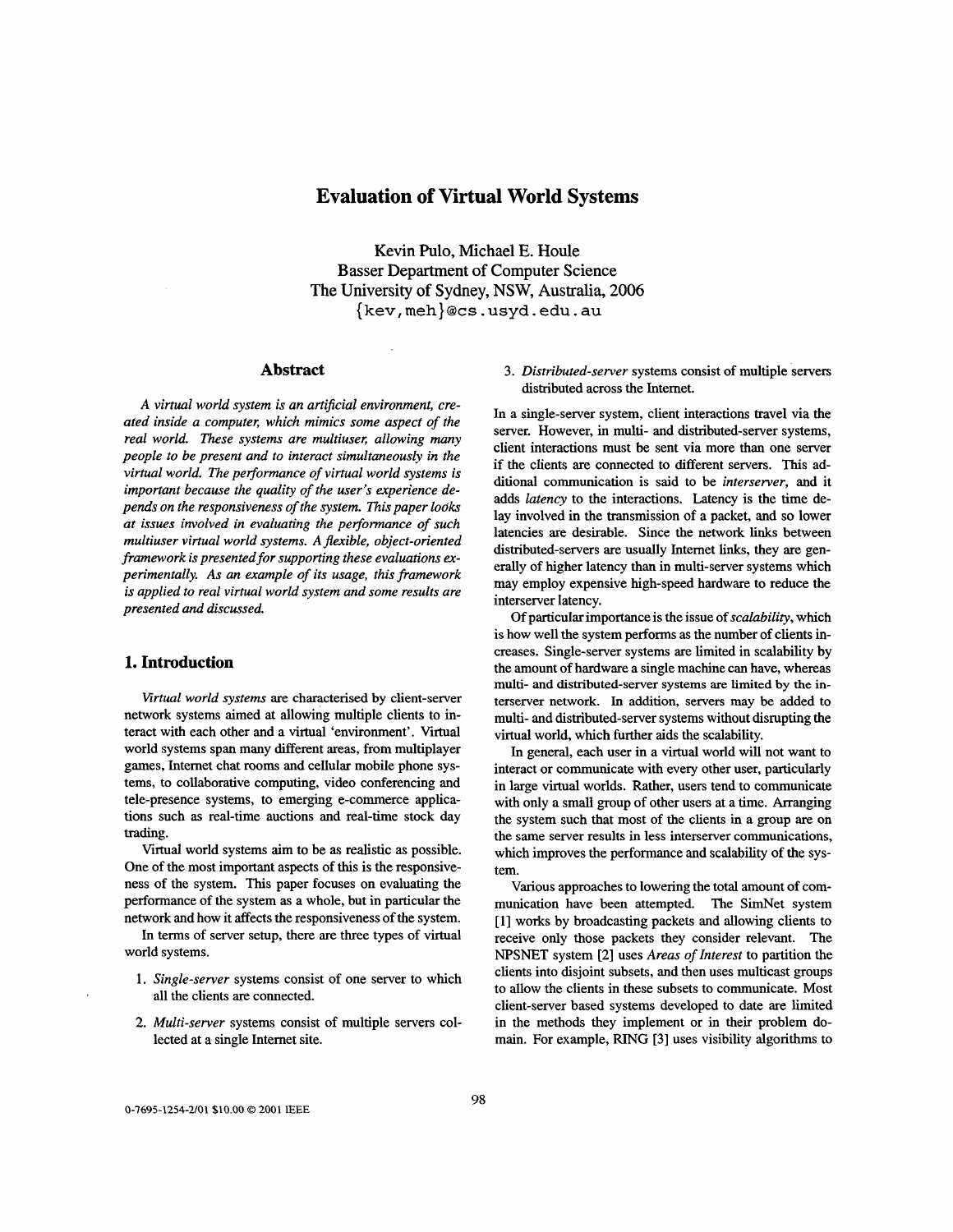compute potential visual interactions between clients, and VENUS **[4]** deals with issues encountered when using satellites for part of the communication between the clients and servers. Some systems aim to be more general, most notably the WAVES system *[5]* and its initial implementation, HIDRA **[6],** and the VOID shell [7], which provides an object-oriented toolkit for developing client-server virtual world systems. By contrast, the system presented in this paper provides the framework not for an actual virtual world system, but rather for a simulation of one. Furthermore, the emphasis is on using the simulation to experimentally evaluate the performance of the simulated system.

In this paper, the *neighbourhood* of a client is the subset of all other clients with which the client may interact. Performance gains can be achieved when the neighbourhood is a strict subset, particularly when the neighbourhood is of constant size.

In multi- and distributed-server systems, each client is *assigned* to a server which handles communication with the client. The collection of assignments for all clients is called **an** *allocation.* Allocations are *static* if client assignments are **fixed** when clients enter the virtual world, and **are** *dynamic* if client assignments may change over time. An *allocation strategy* is an algorithm for creating allocations; that is, determining each client's assignment.

This paper concentrates on these characteristic allocation problems found in multi- and distributed-server virtual world systems. In particular,

- allocation strategy performance methods for evaluating the performance of allocation strategies and for comparing allocation strategies are not obvious, and
- developing allocation strategies developing good algorithms for allocation strategies is generally a difficult task.

A flexible object-oriented framework for approaching these problems experimentally is presented. It allows a wide range of systems to be modelled and simulated without requiring large amounts of development effort. Input to the simulation may be artificially generated or may be actual data recorded from a real virtual world system.

Section 2 describes the main design of the framework. Section 3 describes the application of the framework to a real virtual world system **as** an example of its usage, and Section 4 presents and discusses the results obtained with this sample application. Finally, Section **5** discusses some possible improvements.

## **2. Framework**

 $\mathcal{L}_{\rm{max}}$ 

The framework is composed of several main classes, each with an associated class hierarchy. They are Entities,

 $\sim 10$ 

Events, Logfiles, Costs, Communication Strategies and Allocation Strategies. The extensive use of object-oriented techniques, in particular the design patterns found in **[SI,**  mean that all of these class hierarchies **are** easily extended. This gives the framework the flexibility it needs to be applied to many different types of virtual world systems.

#### **2.1. Entities**

Instances of entities exist in the simulation, and correspond directly to actual things in the virtual world system. There are three types of entities: clients, servers and network packets.

 $\mathcal{F}_{\mathcal{A}}^{(n)}$ 

A client entity represents a client connected to the main network of the virtual world system, which allows a user to participate in the virtual world. Clients are assigned to a particular server called their *assigned server,* and all of the client's communication is with this server alone. A client's assigned server is dynamic, which means that it may change throughout the simulation in order to best accommodate the changing state of the client.

Clients maintain their state in an object of the class Clientstate. This uses the *Memento* design pattern **[SI** to store and transmit mutable information about the client, such **as** its location in the virtual world or perhaps the clients with which it is directly interacting.

A server entity represents a server in the network which gives clients access to the virtual world. The clients assigned to a server are called its *assigned clients.* Each server has a recommended number of clients, called its *capacity.*  A server with more assigned clients than its capacity allows is said to be *overfull,* and the clients causing this situation are called *overfull clients.* Each overfull client contributes a scalar cost to the current cost, where costs are described in Section 2.4.

A packet entity represents a packet in the network. They are used to transfer atomic messages between servers and clients. While clients may only send packets to their **as**signed server, servers may send packets to any of their **as**signed clients or to any other server. If a server wishes to send a packet to a client not assigned to it, the packet must first travel to the client's assigned server.

Packets record only their source entity, not their destination (although they are still received). The destination is implied by the allocation, making packets independent of allocation. This is important **as** it allows several allocation strategies to be compared on a single scenario.

There are two specific types of packets, UpdateState packets and Assign packets. UpdateState packets carry notification of a given client's change of state. They store an instance of the client's new ClientState object. Incremental storage could be achieved by using the *Composite* design pattern **[SI** to recursively store the differences in state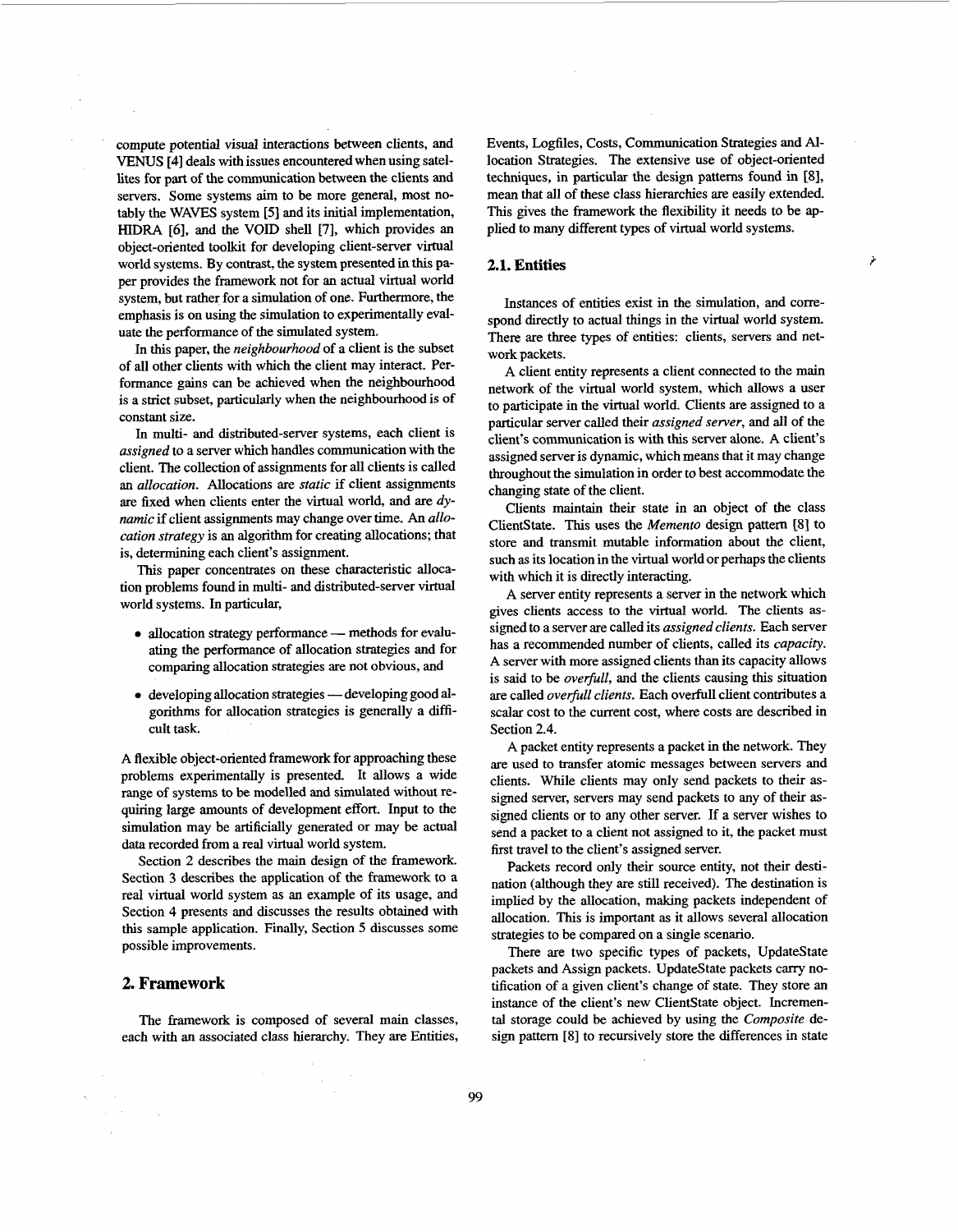with respect to some other ClientState object. This other ClientState object could be explicit or implicit, such as the client's last known state.

Assign packets carry notification of a client's assignment to a particular server. They are sent from the server which has determined the assignment (usually the server to which the client is being assigned). Exactly where the packets are sent depends upon the method used to inform servers of client assignment changes. This is handled by selecting an assignment cost which reflects the method being used; these costs are described in Section 2.4.

## **2.2. Events**

The simulation is based on instantaneous events, that is, events which occur at a particular time with no duration. (Non-instantaneous events can be modelled by having instantaneous events when they start and finish.) These events are stored in a priority queue based on increasing event time, and are taken in turn from the head of the queue and executed. The execution of an event can add more events to the priority queue.

The available event types are the creation and destruction of an entity, the sending and receiving of a packet entity, and setting the value of a cost.

#### **2.3. Logfdes**

Logfiles are simply collections of events stored in plain text files. They are used in both input and output modes; input for reading a set of events to be used in the simulation, output for recording (logging) the events which are executed by the simulation.

Logfiles have one event per line, with fields of the events separated by whitespace. The fields include the time of the event, the identifier of the entity being acted upon, the type of event. This file format means that logfiles are simple and easily parsed by both machine and human; it allows them to be scrutinized by hand when necessary, and also allows the application of common text-manipulation utilities to the logfiles.

There are three different types of logfiles, characterised by the types of events they may store and their intended purpose in the simulation.

**Client state logfiles.** Client state logfiles record the state of the clients **as** the virtual world progresses. A client state logfile is a complete record of the states of the clients. A client state logfile can be "played back" (by executing its events) to reconstruct an exact replay of the virtual world from which it was recorded. It records the actions of clients (particularly their movements), without any concem for issues peripheral to this, such **as** the network or strategies which happen to be in use. This means that it is essentially a record of the data sent from the clients to the servers.

The specific events allowed are the creation of client and UpdateState packet entities, the destruction of entities, and the sending and receiving of packets.

**Architecture logfiles.** Architecture logfiles record the architecture used to host a virtual world system. This architecture is the server-side "hardware" setup on which the events of client state logfiles may be executed. It includes the servers, their network connections, their associated costs, limits and other properties particular to the setup.

It is usual to have an initial "setup" phase of the simulation in which only architecture events are executed. However, in keeping with the discrete event simulation design, the architecture may be changed at any point in the simulation. This is useful for testing situations such **as** how the system performs when a server is destroyed at a certain point in time.

The specific events allowed are the creation of server entities, the destruction of entities, and setting the values of costs.

**Allocation logfiles.** Allocation logfiles record the assignments of clients to servers. It is the output of an allocation strategy, and thus can be used instead of an allocation strategy. In this way, allocation logfiles hide the actual allocation strategy used, recording only the decisions made by the strategy. This allows allocation strategies to be compared without disclosing their methods.

The specific events allowed are the creation of Assign packet entities, the destruction of entities, and the sending and receiving of packets.

**Downsampling.** The event and logfile design has the disadvantage that logfiles can become very large and slow to process if they have a high resolution. This is avoided by *downsampling* the logfile, that is, not recording every event to the logfile. For a given packet, the number of *missing equivalent packets* is recorded. This is the number of functionally equivalent packets omitted from the logfile due to downsampling.

*Client estimation* is the process of modelling the client's state when downsampling means that a definitive state is not available. This is usually accomplished by the interpolation or extrapolation of known data, and may be as simple **as** a linear model. The *Strategy* design pattem **[SI** is used with the ClientEstimator class to define an interface for obtaining estimates of client states. A ClientState object stores an instance of a ClientEstimator object, which decouples the estimation model from the state itself. This allows for seamless estimation of data lost to downsampling.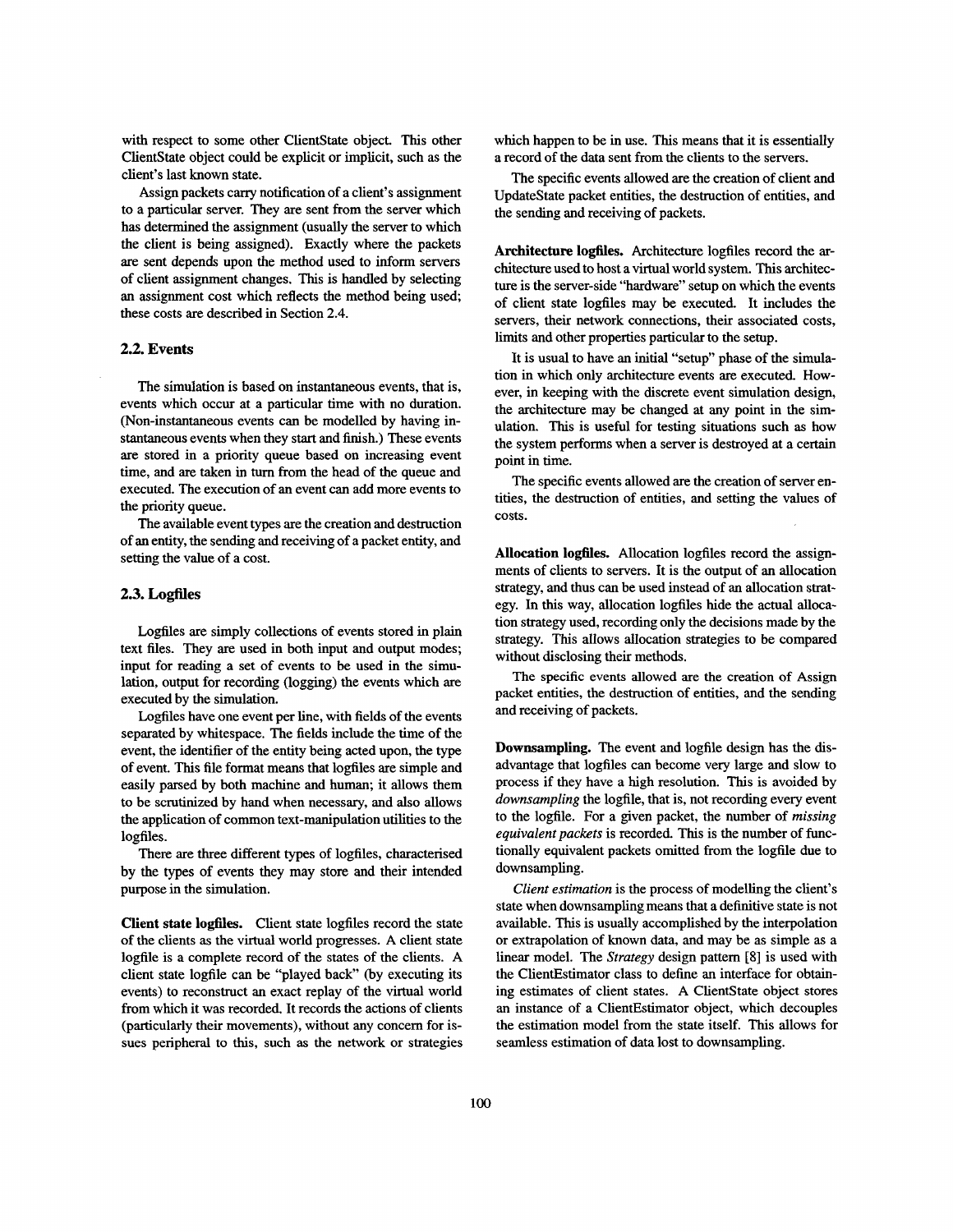# **2.4.** *Costs*

In the course of running the simulation, actions incur penalties. These penalties **are** called costs, and are made up of two components, *Timecosts* and *DataCosts.* Time-Costs indicate that an action has taken some period of simulated time, or (equivalently) has been delayed by some **pe**riod of simulated time. DataCosts indicate that an action has caused some amount of network traffic. As the simulation runs it maintains a "current" cost and a "total" cost. The current cost is a measure of the cost present in the system at the current point in the simulation, and the total cost is the integral of the current cost with respect to simulation time.

Different kinds of costs depend upon different factors. Different instances of costs will depend on these factors in differing quantities. For example, the cost of sending a packet may depend linearly upon the size of the packet, whereas the cost of a client joining the network may be a constant. In order to accommodate these situations, costs are specified **as** an array of coefficients. The number of COefficients and the values they are in terms of **are** specific to each kind of cost. The actual value of an instance of a cost is found by "flattening" the cost, that is, multiplying each of the cost's coefficients by the value it is in terms of, and then summing these.

Using the Template Method design pattern **[SI,** the Cost class implements costs generally while allowing subclasses to specify the number **of** coefficients and what they **are** in terms of. There are presently 3 types of costs, the Scalar-Cost, UpdateStateCost, and AssignCost.

The ScalarCost has only one coefficient; it is the special case of a constant cost which doesn't depend upon anything.

The UpdateStateCost is incurred when a client notifies its server that its state has changed. It is specified in terms of the number of neighbours, the number of neighbours assigned to other servers, and the number of distinct servers the neighbours *are* assigned to.

The AssignCost is incurred when a client is assigned to a server. For a client  $c$  being deassigned from server  $s_d$ and assigned to server  $s_a$ , the AssignCost is specified in terms of the number of clients assigned to  $s_a$  (excluding *c*), the number of clients assigned to  $s_d$  (excluding c), the total number of clients, and the total number of servers.

#### **2.5. Allocation strategies**

The Strategy design pattern **[SI** is used for implementing allocation strategies. The AllocationStrategy class abstractly defines the interface of an allocation strategy and is subclassed for the actual implementations of the various allocation strategies.

Allocation strategies are notified of the execution of



**Figure 1. An example of a communication graph. Each circle of nodes and the edges incident to those nodes are drawn in the same colour.** 

events by being passed the executed event. The base *Allo*cationStrategy class provides an internal interface which determines the event type, and then passes the appropriate information from the event to an event-specific method. This means that concrete implementations of allocation strategies need only override the methods for the event types they are interested in.

Allocation strategies make assignments based on the information they receive in notifications. When a strategy is notified of a change, it retums the (possibly empty) set of chosen assignments. These assignments are stored as allocation logfile events, as described in Section 2.3. They are added to the currently running simulation (usually scheduled for immediate execution) and may also be stored in an allocation logfile on disk.

#### **2.6. Communication strategies**

Communication strategies are methods for determining the *neighbourhoods* of all clients. They are similar to allocation strategies; they use the Strategy design pattern **[SI** to abstractly define the communication strategy interface, and they are notified of the execution of events. However, the notification method returns no value. Rather, the communication strategy can be queried about the neighbourhood of any given client. Neighbourhoods are represented simply **as**  an unordered collection of clients.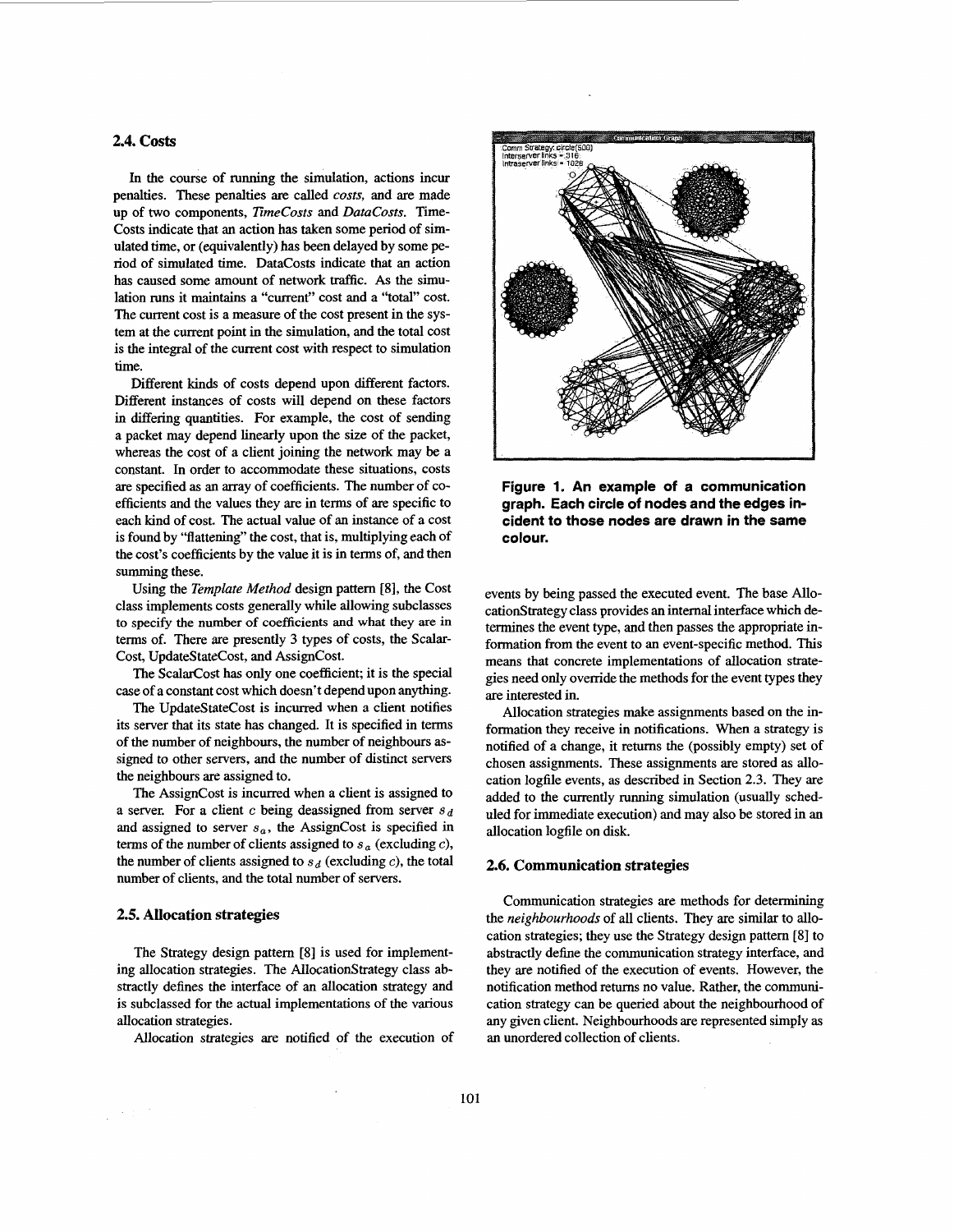The simulation displays a communication graph, in which the nodes represent clients, and two nodes are linked by an edge if the corresponding clients are neighbours. The graph is drawn **as** shown in Figure 1, where each circle of nodes are the clients assigned to a particular server, and **are** drawn in the same colour. This allows the user to very easily see areas with many interserver edges or intraserver edges. This layout scales poorly **as** the number of clients and servers increases, but better layouts are possible. The problem of finding good layouts for communication graphs is outside the scope of this paper.

## **3. Experimental design**

#### **3.1. Virtual world system**

As an example of how the framework may be used, this section describes its application to a sample virtual world system, a large online multiplayer game presently under development at a leading game studio.

Development in multiplayer games is currently tending towards increasing from only tens of simultaneous players up to tens of thousands. This means that they are an emerging source of real-time virtual world systems for large numbers of clients.

The game is spatial in nature, with players represented by avatar characters in an immersive first-person perspective 3D environment. The simulation displays the locations of players on a 2D map, called the arena, illustrated later in [Figure 3](#page-5-0) in Section 3.6.

## **3.2. Network topology**

The network topology is two-tiered, with a group of servers on a high-speed Local Area Network *(LAN),* and clients connecting to these servers via the Internet, illustrated in Figure 2. Note that for client 2 to interact with client 6, packets must travel via servers C and D.

This is a particularly natural and simple topology, Funkhouser [9] gives a more detailed investigation of various network topologies for virtual world systems, including experimental results.

## **3.3. Input data**

Recorded logfiles of actual gameplay were not available at the time of publishing. The technical aspects of creating such logfiles is a separate problem which lies outside the scope of this paper. As a result, the input data was generated with a small and simple simulation of player behaviour, called bots.



**Figure 2. The network topology used by the simulation. Clients 1-7 are directly connected to Servers A-E.** 

A set of stations are defined at various locations in the arena, and these stations are joined by directed edges. Initially, the bots are distributed uniformly throughout the arena, and each bot travels in a straight line to its nearest station. When a bot reaches a station, it remains at that station for a random period of time between that station's minimum and maximum wait times. While at a station, the bot wanders randomly, staying within the station's "wander distance". When a bot has finished waiting, it randomly chooses **an** adjacent station **and** travels to **that** station, where the process repeats.

# **3.4. Client state logfiles**

Three station sets were used, with varying station and edge densities. Illustrations of the station sets give only limited insights for their relatively large size, so to save space they are instead described qualitatively.

The city station set consisted of 9 stations in 3 groups, each in a comer of the arena. There were several edges within each group, **an** edge between the first and second groups, and an edge between the second and third groups.

The wellslo station set consisted of 10 stations in 4 groups distributed across the arena. There were several edges within each group and two edges between each group and two of its neighbouring groups.

The wells50 station set consisted of 50 stations distributed evenly throughout the arena, with the edges creating a triangulation of the stations. This gives a constant degree for each station on average. [Figure 3](#page-5-0) was created using wells50.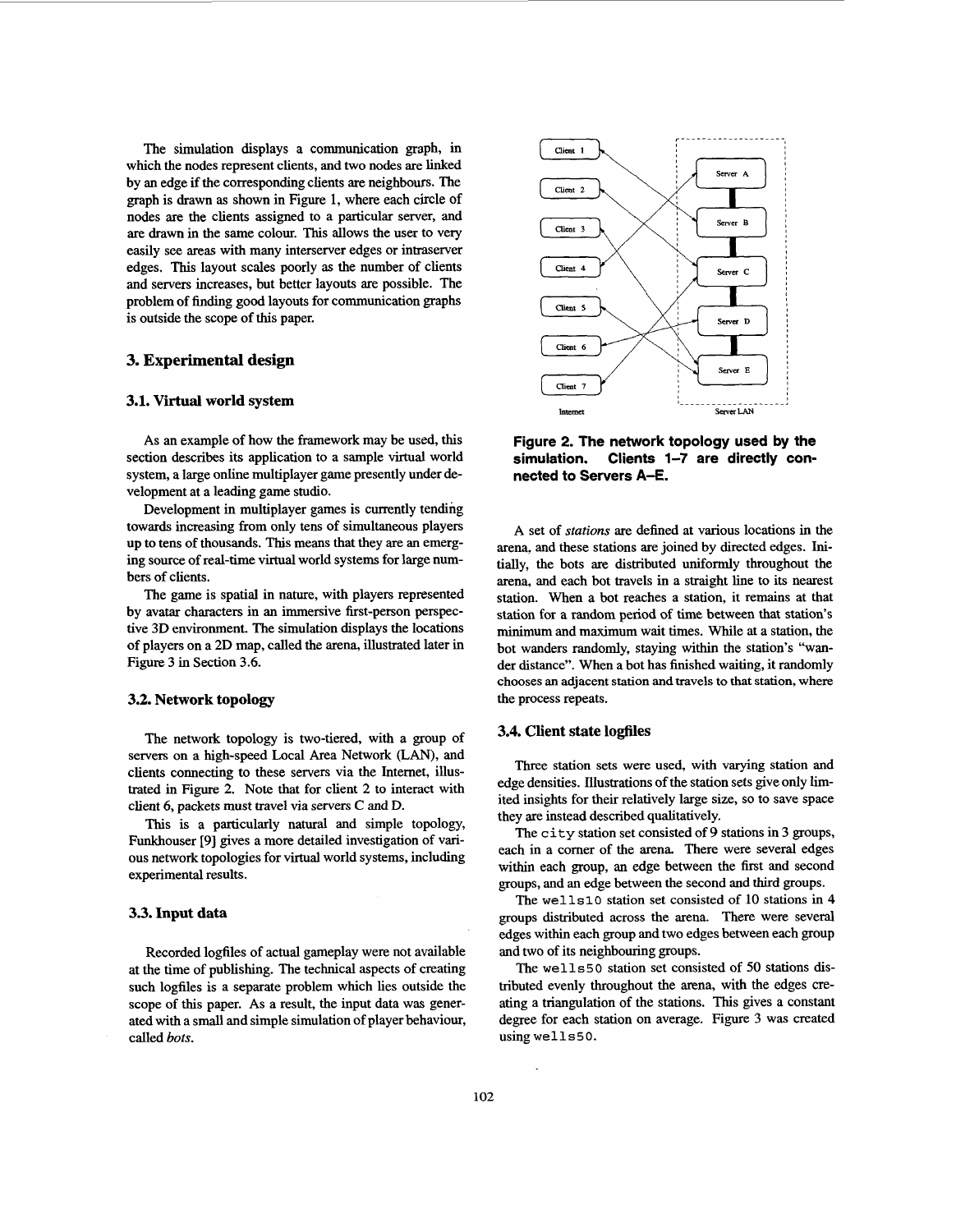<span id="page-5-0"></span>For each station set, a client state logfile was generated with 100, 200, 500, 1000 and 2000 bots, giving a total of 15 client state logfiles. Each had a duration of 150 seconds and was downsampled to **a** resolution of 10 seconds.

# **3.5. Architecture logfiles**

The *server load* is defined **as** the average number of clients per server. Each server was given a capacity of 32, and the server load was given the values of 16,24,32 and 36. This tests the cases of when the servers **are** expected to be half-full, three-quarters full, completely full, and an eighth overfull. Twenty architecture logfiles were generated, one for each combination of 100,200,500,1000 and 2000 clients with server loads of 16,24,32 and 36.

The UpdateStateCost depended equally on the number of neighbours and the number of neighbours on other servers, which models the UpdateStatePackets being sent *to* the neighbours via their assigned servers. The AssignCost depended equally on the number of clients in the assigned and deassigned servers, which models the clients being notified of the change in assignment. The OverfullServerCost was a substantially large constant per overfull client.

## **3.6. Allocation strategies used**

Two allocation strategies were compared. The first is a simple random allocation strategy, which statically assigns clients to a random server, giving quite bad allocations. The second is an allocation strategy called *cellular,* which gives better allocations.

The cellular allocation algorithm is based on the *k*-Means clustering heuristic [lo]. For each server, a *representative* point is maintained which is the mean of the locations of the server's assigned clients. Each client is assigned to the server whose representative point it is nearest. This divides the arena into 'cells', shown in Figure 3, where each server controls the clients in the cell containing its representative. Assignment events occur when clients change cells. Initially, clients are randomly assigned to empty servers until every server has at least one client.

## **3.7. Communication strategies used**

Two communication strategies **are** implemented and used.

The circle communication strategy chooses the neighbourhood to be the clients which lie within a circle of radius  $r$  centered on the location of the client. The value of  $r$  is a parameter of the strategy, and was chosen to be 0.1, 0.15 and 0.2 times the width of the station set. (Each station set had an aspect ratio of approximately 1.)



**Figure 3. An example of how the cellular allocation strategy divides the arena into cells, with each server managing a single cell. Clients are represented as small crosses**  ('x'), **representative points small open circles (Lo'), and clients are joined with an edge where they are neighbours.** 

The  $u$ -nearest communication strategy chooses the neighbourhood to be the  $u$  nearest neighbours  $[11]$  of the client. The value of  $u$  is a parameter of the strategy, and was chosen to be *5* and 10.

#### **3.8. Simulation execution**

For each pair of client state and architecture logfiles, the simulation was run for all combinations of the allocation and communication strategies described in Sections 3.6 and 3.7.

The experiment had  $5$  independent variables  $-$  station set, number of clients, server load, allocation strategy and communication strategy. The number of scenarios is

3 stations  $\times$  5 numbers of clients  $\times$  4 server loads  $\times$ 2 allocation strategies  $\times$  5 communication strategies  $= 600$  scenarios.

The simulation was *run* on each of these scenarios, and the resulting allocation logfile recorded. In addition, the following 5 dependent variables are recorded at each point the resulting allocation logfile recorded. In addition, the following 5 dependent variables are recorded at each point in time during the simulation — the current cost, total cost, number of internation and the current cos number of interserver links, number of intraserver links, and the number of overfull clients.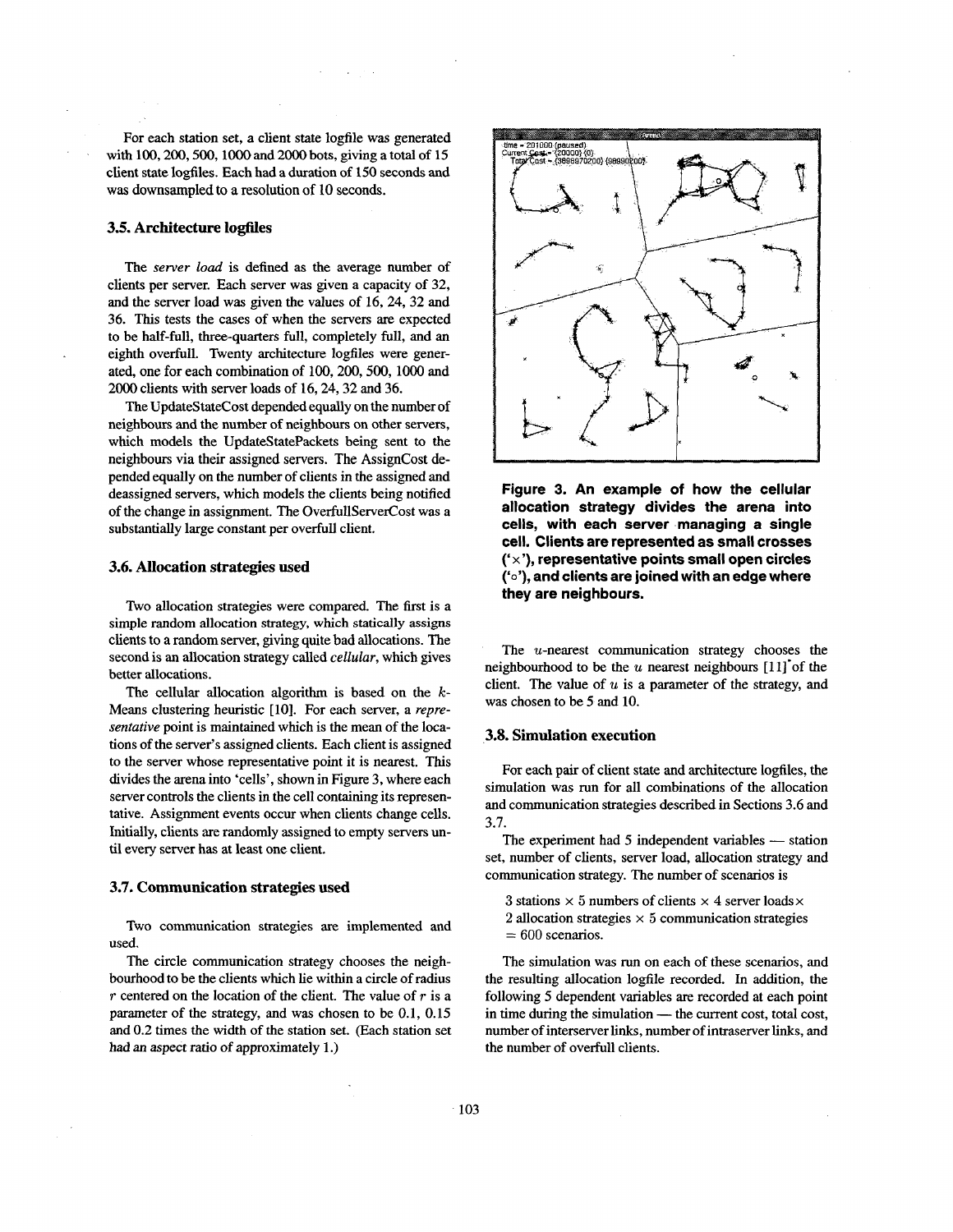# **4. Results and discussion**

The *5* independent and *5* dependent variables give the **results** a total of 10 dimensions. This high dimensionality means that analysing the results directly is both prohibitive and outside the scope of this paper. Instead, smaller sections of lower dimensionality have been analysed. A sample of the most interesting results is presented, illustrating some of the insights possible with the framework.

#### **4.1. Total** *costs*

Since the cost system **has** been designed to combine many factors, one of the best results to consider is how the total **cost** progresses throughout the simulation.

Consider the scenarios using the **city** stations, 500 clients, circle communication strategy with **radius** of 0.1 times the dimensions, server load of three-quarters full (24) and both the cellular and random allocation strategies. Figure 4(a) shows the progression of the total cost throughout the simulation. It can be clearly seen that the costs of both **allocation** strategies are accelerating during the simulation, but the cellular strategy is doing so at a slower rate than the random one. This is **as** expected, since the random allocation strategy employs no method of avoiding interserver communications.

Figure 4(b) shows the same scenario except using we1 1 **<sup>s</sup>***5* **0** stations rather than **city.** Again, the cellular strategy is better than the random strategy, suggesting that this may be the case consistently. In addition, after approximately one minute of simulation, the acceleration of the costs of **both strategies begins to slow and** becomes **linear.**  This may be attributed to the fact that clients in **we1** 1 *s* **5** 0 tend to be more evenly distributed than in **city,** since **we1 1 s5** *0* **has** a more even distribution of stations.

Finally, Figure **4(c)** shows the data from Figures 4(a) and 4(b) on a single set of axes. This clearly shows that the cost for both allocation strategies (and their difference) is much less in the **we** 1 1 **s 5 0** scenario compared to the **c it y**  scenario. **As** before, this can be attributed to a more even distribution of clients in we1 1 **s 5 0** compared to **city.** 

# *4.2.* **Overfull clients**

One consideration which is not present in the cellular **al**location strategy is the capacity of servers. The result is that the cellular strategy might allow a **small** number of servers to dominate, allocating many clients to those servers and making them badly overfull.



**Figure 4. Total cost versus simulation time for the cellular and random allocation strategies.**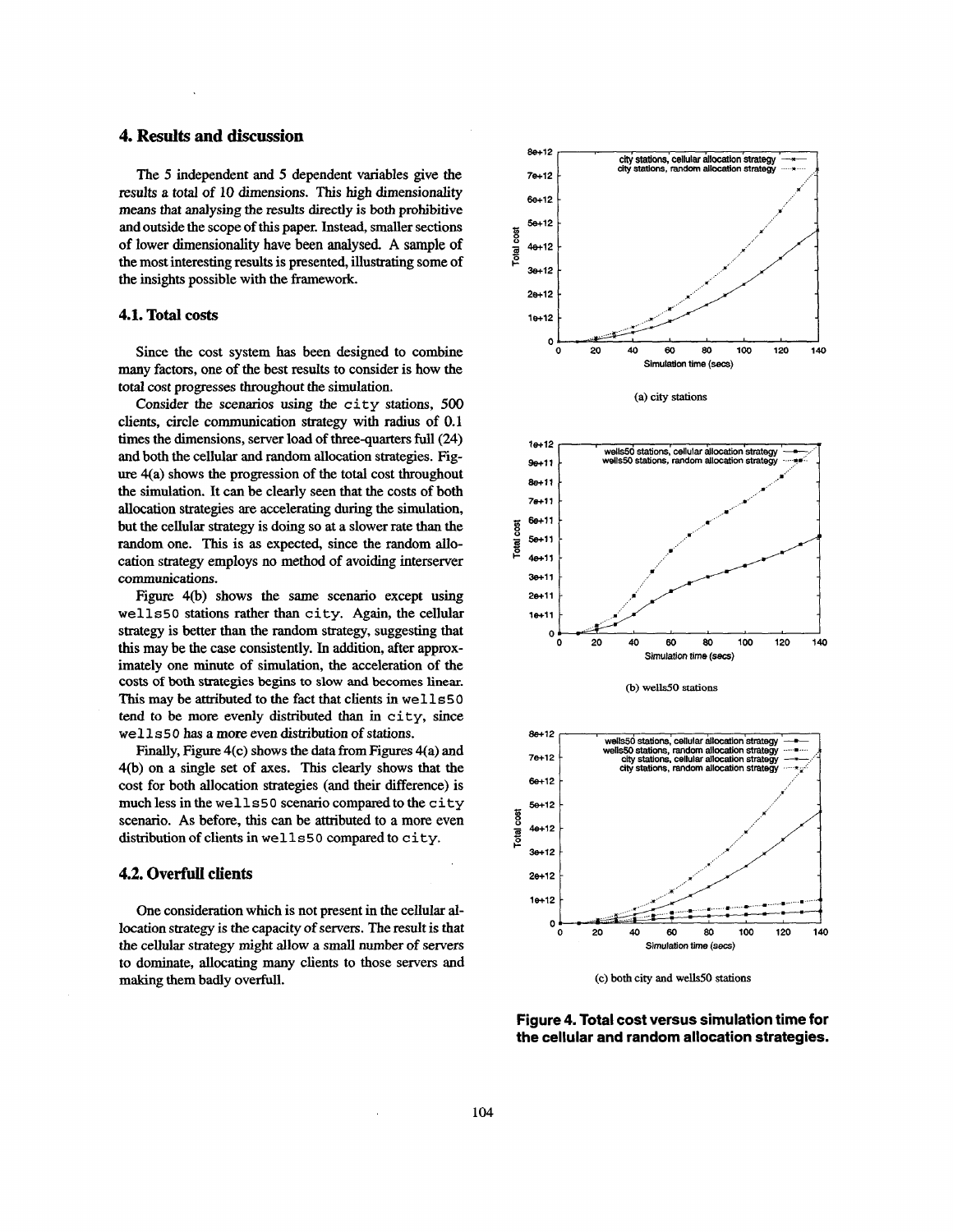

Figure 5. The percentage of overfull clients versus simulation time, versus server load, for 100 clients using the city stations.



Figure 6. The percentage of overfull clients versus simulation time, versus server load, using the city stations. The darkest shade is 100 clients, the next darkest is 500 clients and the lightest shade is 2000 clients.



Figure 7. The percentage of overfull clients versus simulation time, versus server load, using the wells50 stations. The darkest shade is 100 clients, the next darkest is 500 clients and the lightest shade is 2000 clients.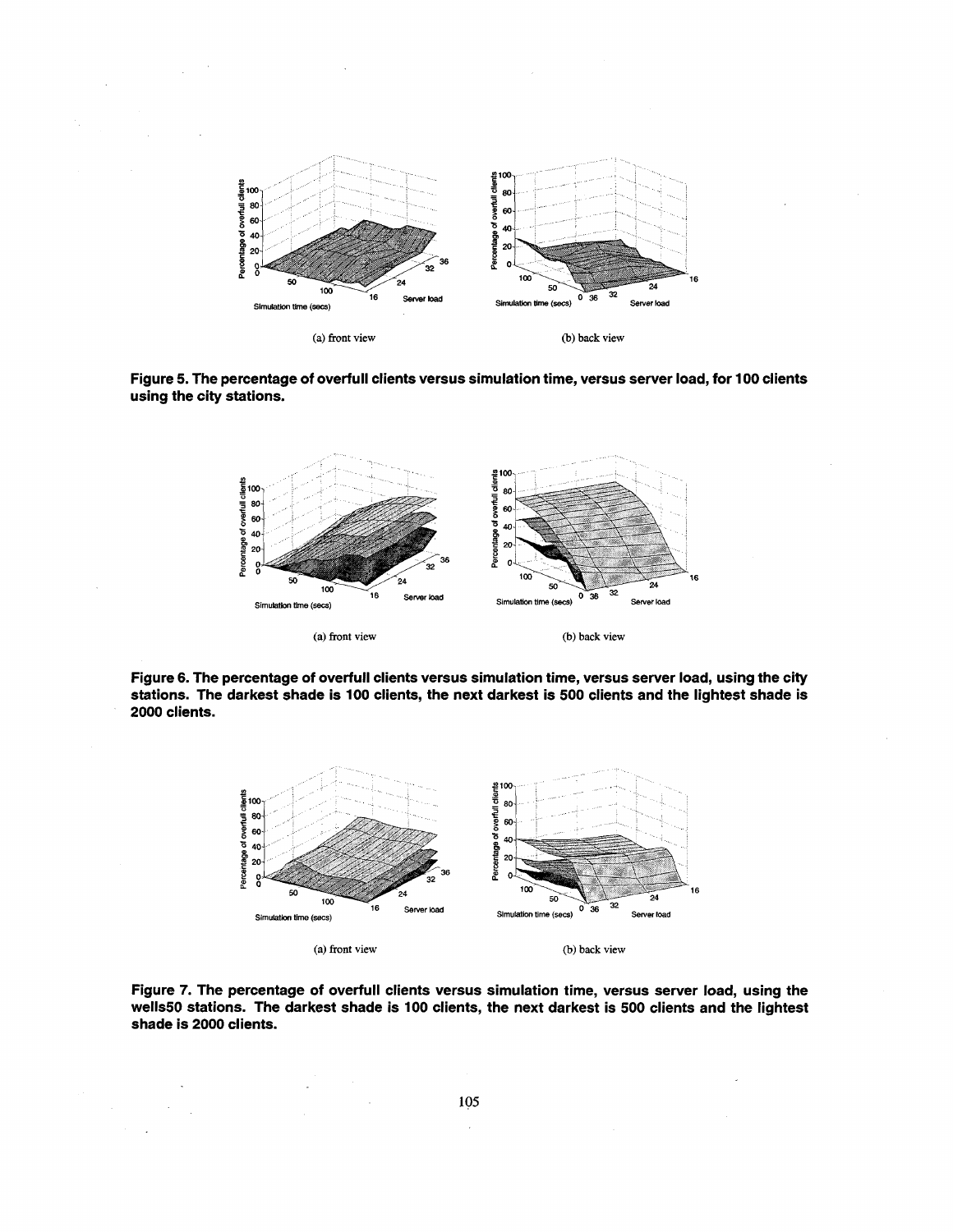Consider the case of the cellular allocation strategy, **city** stations, 100 clients and circle communication strategy with radius of 0.1 times the dimensions. Figure 5 shows simulation progresses and for the various server loads. It how the fraction of clients Which are overfull changes **as** the *5.2.* **Better allocation strategies**  shows that this fraction of overfull clients slowly increases **as** the simulation progresses and **as** the servers become increasingly loaded.

Figure 6 adds the scenarios for *500* and **2000** clients to the plot shown in Figure 5, and shows results which **are** surprisingly pronounced. It can be seen quite clearly that **as**  the number of clients increases, the fraction of these clients which are overfull increases quite rapidly as the simulation progresses. In fact, at the end of the simulation approximately 70% of the *2000* clients are overfull. This strongly suggests that where server capacities are concerned, the cellular allocation strategy performs poorly **as** the number of clients increases.

Figure 7 is similar to Figure 6 except that it uses the **we1 1 s 5** *0* stations. Now **as** the number of clients increases so does the fraction of overfull clients, but not to the degree found with **city** stations. This time approximately **40%**  of the **2000** clients *are* overfull at the end of the simulation. This suggests that perhaps the cellular allocation strategy performs somewhat better when the clients *are* more evenly distributed.

Another observation is that the fraction of overfull clients for each of the 100, 500 and **2000** client scenarios stops increasing and remains constant after a short initial period. This is similar to the observation made in Section **4.** l where the total cost associated with **wells50** stopped accelerating and continued linearly. It can also be attributed to the even distribution of clients, when it is unlikely that the number and size of large servers can continue to grow.

# **5. Future work**

#### **5.1. Combining allocation strategies**

One of the strengths of the Strategy design pattern **[8]** is that it allows its components to be easily combined. An **al**location strategy called Multi could be written which main**tains** a set of other "sub"-allocation strategies. Whenever Multi is notified of **an** event it in **turn** notifies the suballocation strategies, receiving a set of assignments from each. It then chooses which set of assignments to retum.

**This** decision step could also make use of the Strategy design pattern **[8],** allowing the exact method used to be determined by an "AssignmentComparator" object. For example, these comparators may choose a set of assignments by examining their immediate cost, some longer term projected cost estimate, how recently the clients involved were previously assigned, or unrelated conditions such **as** the total number of clients.

**An** obvious and easy improvement which could be made to the cellular allocation strategy is to only allow a client to join a server if it does not cause that server to become overfull. It would be interesting to see how this would affect the performance of the system.

More sophisticated allocation strategies would **also** be useful. For example, **[lo]** describes a clustering method which is substantially better than that used by the cellular allocation strategy, and so this could be used **as** a basis for a better grouping of clients onto servers.

#### **5.3. Hybrid communication strategies**

Both the circle and  $u$ -nearest communication strategies have advantages and disadvantages. The circle method has the disadvantage that the number of neighbours depends on the density of the clients, while it has the advantage of a constant maximum neighbour distance. The u-nearest method has the disadvantage of the maximum neighbour distance depending on the density of the clients, while it has the advantage of a constant number of neighbours.

Based on this, a hybrid communication strategy combining the best aspects of both may be useful. For example, the strategy may take only the first  $u$  neighbours (or less) which are within a given radius *T.* This would have the advantage of **both a** constant number of clients and a constant maximum neighbour distance, and so it would be interesting to see how well it performs.

# **5.4. Interactivity**

The simulation displays the arena and communication graphs graphically. The usefulness of the simulation in exploratory situations could be greatly improved by adding graphical statistics displays and interactivity features. This would allow the user to modify the simulation **as** it is running, and to dynamically see the effects of various operations. The possible operations could be as diverse **as** adding or removing a server, changing allocation strategies, or forcing a set of clients to behave in a particular way.

# **6. Acknowledgements**

Prof. Peter Eades and Prof. Bernard Pailthorpe provided invaluable feedback and helpful advice with the writing of this paper.